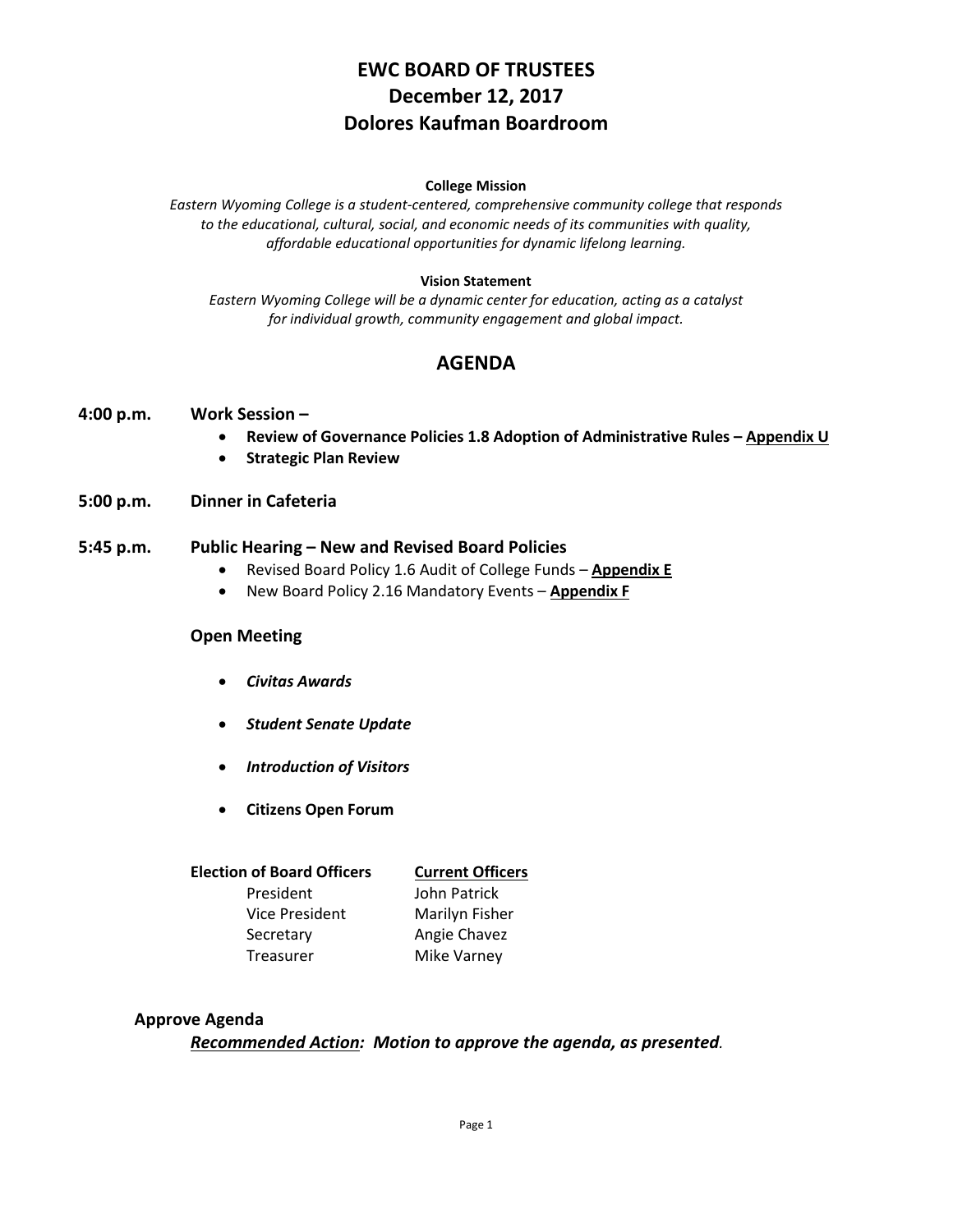#### **President's Update**:

Please see **Appendix A** for the president's update.

#### **Approve Consent Agenda** – **Appendix B**

- **Approve Minutes**: *Please see Appendix B1 for the minutes from the November 14, 2017 meeting and executive session, and the November 10, 2017 special meeting. Prepared by Holly Branham, Executive Assistant to the President/Board of Trustees*
- **Approve Designation of Depositories**: *Points West Bank, Pinnacle Bank, First State Bank, U.S. Bank, Platte Valley Bank, Converse County Bank, and related signatories. Annually, the College must designate the institutions which may be used as depositories for college funds throughout the year and the related account signatories. Please see Appendix B5.*

*Prepared by Mr. Kwin Wilkes, Vice President for Administrative Services*

• **Approve the Designation of the Torrington Telegram as the College District's Official Newspaper**: *From time to time, the Board must publish legal notices and/or consider resolutions that make reference to "...official newspaper of the district...." The Torrington Telegram is a newspaper of general circulation within Goshen County, and Eastern Wyoming Community College District is coterminous with Goshen County. Approval of this designation will facilitate EWC giving notice when legally required to do so.*

*Prepared by Mr. Kwin Wilkes, Vice President for Administrative Services*

• **Approve Transfer of Welders**: *EWC has received a written request from Ms. Betty Abbott, Education Programs Manager with the Wyoming Department of Corrections (WDOC). This request is for the transfer of 4 welders that were purchased through the Federal Incarcerated Offender Grant. This award was awarded to WDOC for the purchase of these welders to be used in college welding courses. Per Ms. Abbott, "these welders have been used exclusively to provide college coursework to incarcerated offenders. They have been housed and used at WDOC facilities since their purchase." The 4 welders being discussed are each a Miller Bobcat 250 Welder with an acquisition cost of \$2,720.00 each. The purchase of these welders took place in November 2010.*

*Prepared by Mr. Kwin Wilkes, Vice President for Administrative Services*

• **Approve Vehicles Bid from TransWest Ford:** *EWC only received one bid in its most recent RFP. This bid came from Transwest Ford. The details of the bid are as follows*:

Vehicle #1:

| 2018 Ford Fusion S - |       | \$18,240.00 |
|----------------------|-------|-------------|
| 2018 Ford Fusion S - |       | \$18,240.00 |
|                      | Total | \$36,480.00 |

*Neither vehicle is in stock. They will need to be ordered with a 6-8 week delivery time*. Trade In:

> 2008 Ford Fusion \$1,500.00 2010 Ford Fusion \$2,000.00 Total Trade In: \$3,500.00

*Total cost: \$32,980.00*

*Prepared by Mr. Kwin Wilkes, Vice President for Administrative Services*

• **Approve Scholarships and Grants Budget for FY-19**: *The Scholarship Committee has met a number of times to discuss how to proceed with scholarships and the removal of the 12 credit hour cap for FY 2019. It was initially discussed that EWC would cap scholarship value at 15 credits. This would increase the scholarship budget by \$169,138.00. Later the committee met and adjusted their decision to include up to 17 credits for scholarship value. This additional coverage adds another \$143,650.00 to the scholarship budget*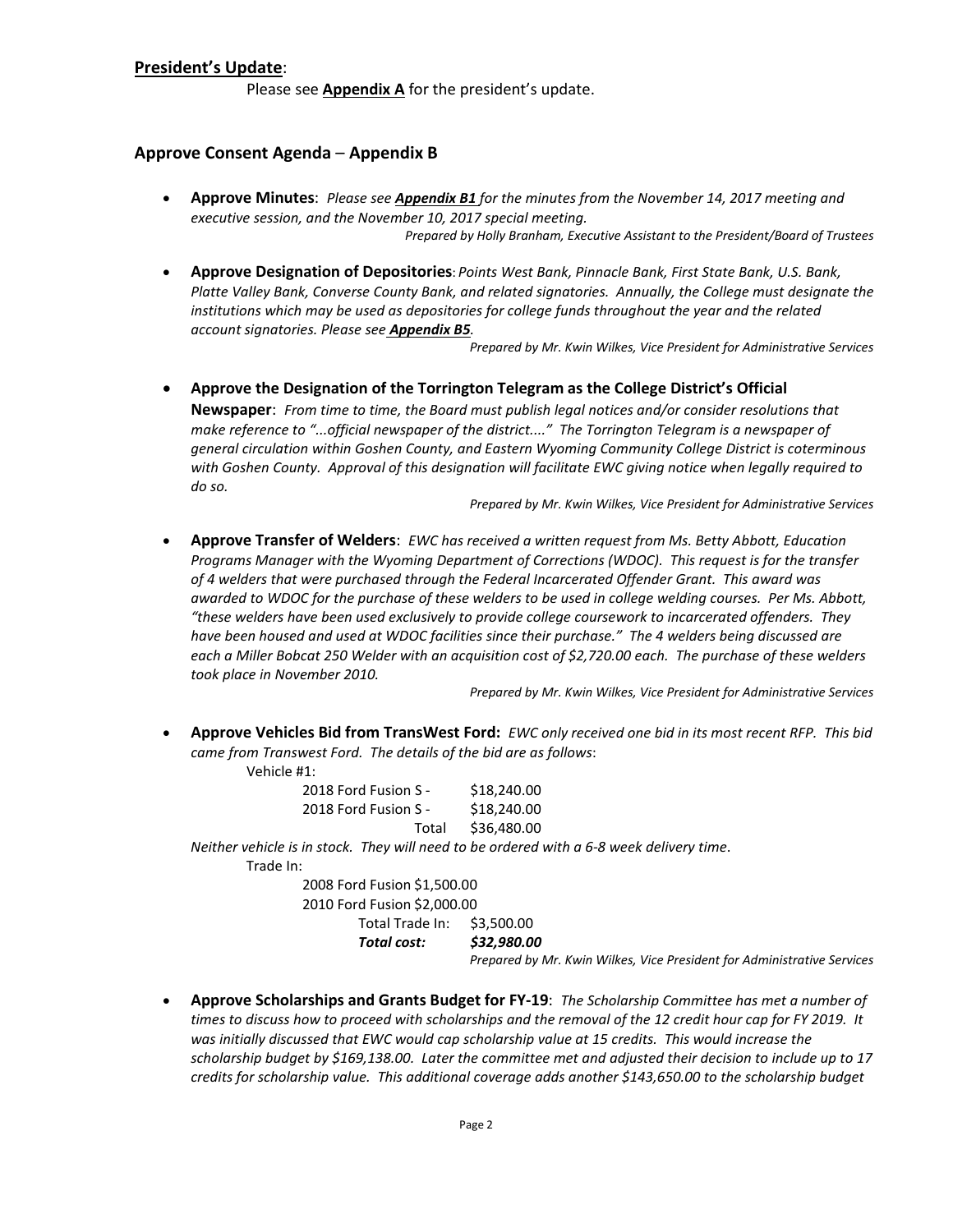*for a total increase of \$312,788.00. This increases the total of the FY 2019 scholarship budget to \$2,000,195.00. Please see Appendix B6 for details.*

*Prepared by Mr. Kwin Wilkes, Vice President for Administrative Services*

*Trustees, please contact Dr. Travers concerning any questions prior to the board meeting.*

*Recommended Action: Motion to approve the consent agenda, as presented.*

# **Action Items**

### **Approve Financial Report**

Please see **Appendix C** for the written financial report.

*Prepared by Mr. Ron Laher, Vice President for Administrative Services*

#### *Recommended Action: Motion to approve the financial report, as presented.*

### **Approve Appointment of WACCT Representatives**

The appointment of two Wyoming Association of Community College Trustees board representatives is held annually at the December organizational meeting. Representatives to the WACCT will be expected to attend Wyoming Community College Commission meetings and WACCT meetings held every other month or as needed. These meetings are held on a rotating basis at one of the seven community colleges. Mike Varney and Marilyn Fisher are the current representatives.

*Prepared by Holly Branham, Executive Assistant to the President/Board of Trustees*

### *Recommended Action: Motion to appoint two board representatives to the Wyoming Association of Community College Trustees.*

### **Approve Appointment of BOCES Representative**

Trustee Chavez is the current Board representative to the Board of Cooperative Educational Services (BOCES). A new representative will need to be appointed or Trustee Chavez reappointed.

*Prepared by Holly Branham, Executive Assistant to the President/Board of Trustees*

### *Recommended Action: Motion to appoint a board representative to the BOCES***.**

#### **Approve Appointment of Board Representative to the Foundation**

Trustee Patrick is the current board representative to the Foundation. Mr. Patrick would like to continue serving on the Foundation. In addition, he recommends the Trustees appoint Trustee Fisher as well. The Board of Trustees may have up to three representatives serve on the Foundation Board.

*Prepared by Holly Branham, Executive Assistant to the President/Board of Trustees*

### *Recommended Action: Motion to appoint Marilyn Fisher and reappoint John Patrick to represent the Board of Trustees on the Foundation.*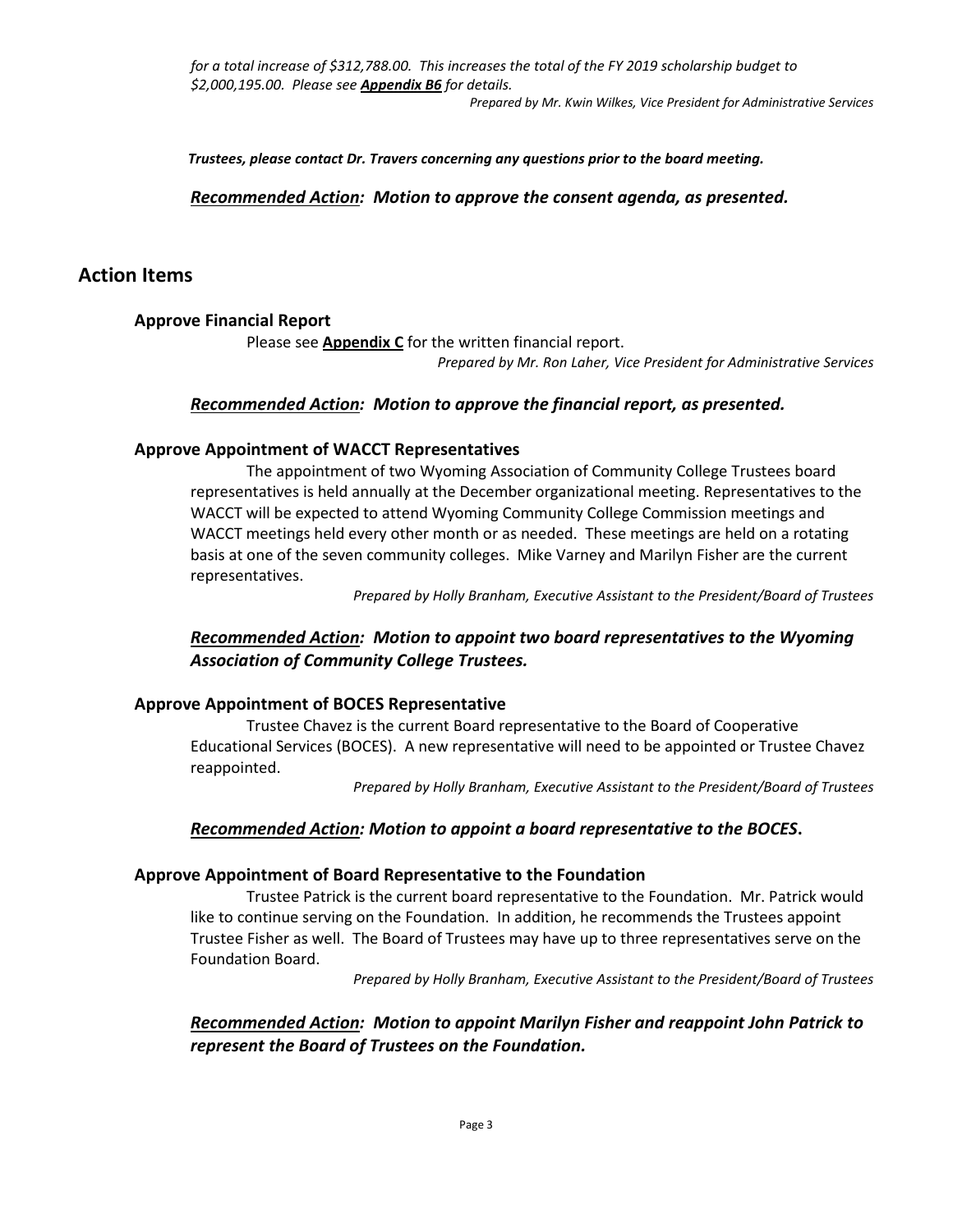# **Approve Appointment of Vice President of Administrative Services as Assistant to the Treasurer of the Board**

From time to time it is necessary for me to sign financial documents under this title as required by banking institutions. This is also pursuant to Board Policy 1.3.

*Prepared by Mr. Kwin Wilkes, Vice President for Administrative Services*

# *Recommended Action: Motion to appoint Kwin Wilkes, EWC Vice President for Administrative Services as the Assistant to the Treasurer of the Board of Trustees, as presented.*

#### **Disclosure Statements for Board, Administration and Staff**

Pursuant to W.S. 6-5-118, all public servants or officers must disclose the banks or other institutions in which they have an account where the institution transacts business with Eastern Wyoming College. Please refer to **Appendix D** for the disclosure statement.

*Prepared by Mr. Kwin Wilkes, Vice President for Administrative Services*

#### **Approve on Final Reading the Revisions to Board Policy 1.6 Audit of College Funds**

Please see **Appendix E** for a copy of the revised Policy. *Prepared by Holly Branham, Executive Assistant to the President/Board of Trustees*

# *Recommended Action: Motion to approve on final reading the revisions to Board Policy 1.6 Audit of College Funds, as presented*

#### **Approve on Final Reading New Board Policy 2.16 Mandatory Events**

The new Policy can be found in **Appendix F**. *Prepared by Holly Branham, Executive Assistant to the President/Board of Trustees*

# *Recommended Action: Motion to approve on final reading new Board Policy 2.16 Mandatory Events, as presented.*

### **Approve Appointment of Shane Stone to the Position of Criminal Justice Instructor**

The search committee, with Dr. Travers' approval is recommending the appointment of Mr. Shane Stone to the position of Criminal Justice Instructor.

*Prepared Mr. Ed Meyer, Director of Human Resources*

### *Recommended Action: Motion to approve the appointment of Shane Stone to the position of Criminal Justice Instructor, as presented.*

### **Approve Appointment of Roger Humphrey to the Position of Vice President for Academic Services**

Pursuant to EWC Administrative Rule 3.23.3, performance evaluations for VP for Academic Services has been completed. His evaluations were positive with the recommendation to the Board of Trustees that Roger Humphrey be appointed to the Vice President of Academic Services position and no longer Interim Vice President of Academic Services.

*Prepared by Dr. Lesley Travers, College President*.

*Recommended Action: Motion to approve the appointment of Roger Humphrey to the position of Vice President for Academic Services, as presented.*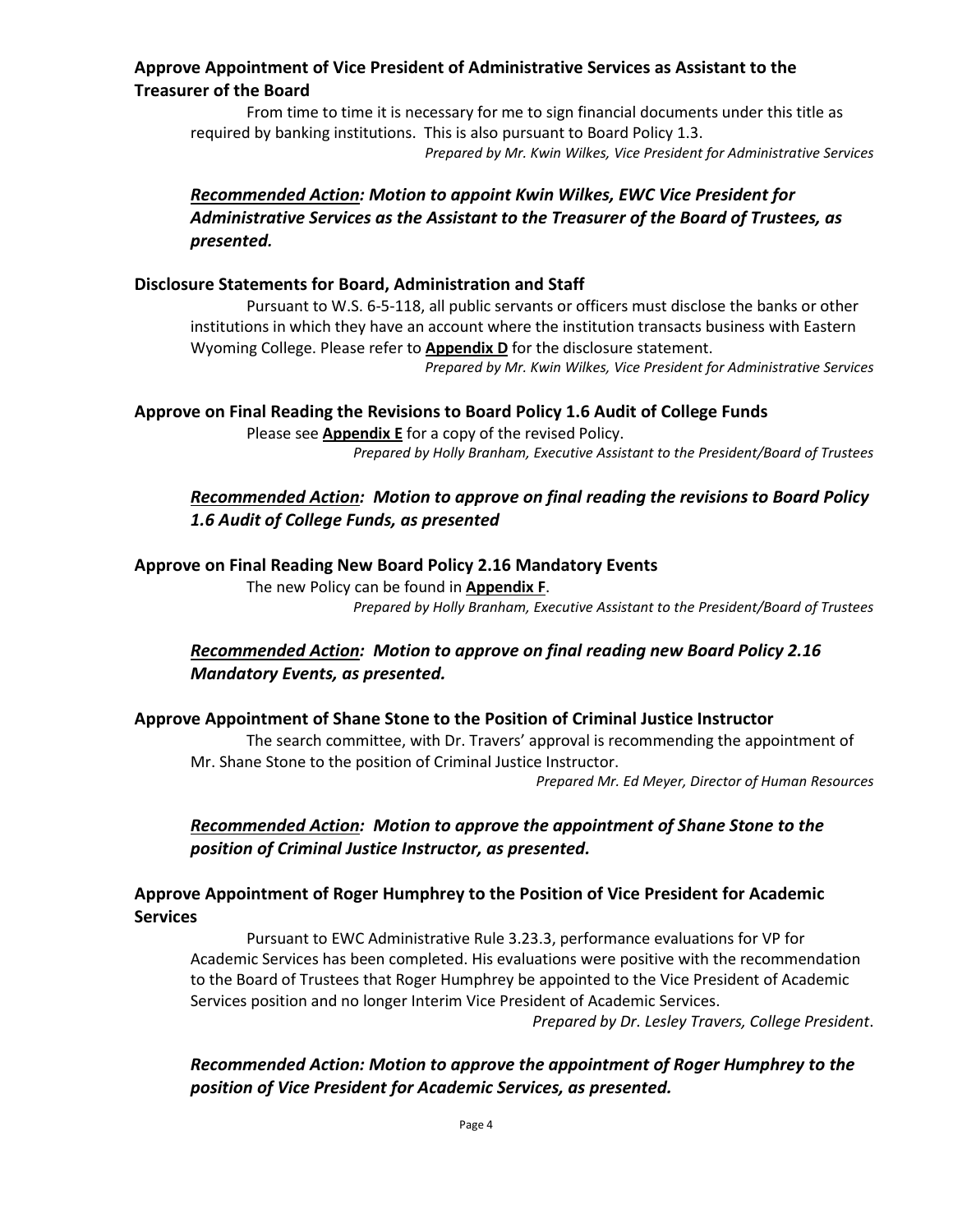### **Approve Resolution Authorizing Issuance of General Obligation Building Bond and Proposed Financing Proposal for ATEC**

Eastern Wyoming College is moving forward with the General Obligation building bond for the purpose of building the ATEC building. Here are the details of the GO Bond: The principal amount of \$3,271,728.00 will be funded on December 20, 2017. The interest rate is a fixed rate of 3.75% over the term of the Bond. Principal and interest payments will be made in 30 semi-annual payments on June 15<sup>th</sup> and December 15<sup>th</sup> of each year until paid, commencing on June 15, 2018. The Resolution is included in **Appendix G** along with the commitment letter.

Four banks are participating in this bond: Platte Valley Bank (originating bank), Pinnacle Bank, Points West Bank and First State Bank

*Prepared by Mr. Kwin Wilkes, Vice President for Administrative Services*

# *Recommended Action: Motion to approve resolution authorizing issuance of general obligation building bond and proposed financing proposal for the ATEC, as presented.*

**Approve on First Reading Revised Board Policy 1.1 College Board Purpose and Operations**

The revisions to the Policy can be found in **Appendix H**. *Prepared by Holly Branham, Executive Assistant to the President/Board of Trustees*

# *Recommended Action: Motion to approve on first reading the revisions to Board Policy 1.1 College Board Purpose and Operations, as presented.*

#### **Approve on First Reading Revised Board Policy 1.3 Election and Duties of Board**

The revisions to the Policy can be found in **Appendix I**. *Prepared by Holly Branham, Executive Assistant to the President/Board of Trustees*

# *Recommended Action: Motion to approve on first reading the revisions to Board Policy 1.3 Election and Duties of Board, as presented.*

### **Approve on First Reading Revised Board Policy 1.9 Annual Strategic Plan**

The revised Policy can be found in **Appendix J**. *Prepared by Holly Branham, Executive Assistant to the President/Board of Trustees*

# *Recommended Action: Motion to approve on first reading the revisions to Board Policy 1.9 Annual Strategic Plan, as presented.*

### **Approve on First Reading Revised Board Policy 2.1 Division Chairpersons**

Please see **Appendix K** for the Policy revisions. *Prepared by Holly Branham, Executive Assistant to the President/Board of Trustees*

# *Recommended Action: Motion to approve on first reading the revisions to Board Policy 2.1 Division Chairpersons, as presented.*

### **Approve on First Reading Revised Board Policy 2.8 Institutional Review Board**

The revised Policy can be found in **Appendix L**. *Prepared by Holly Branham, Executive Assistant to the President/Board of Trustees*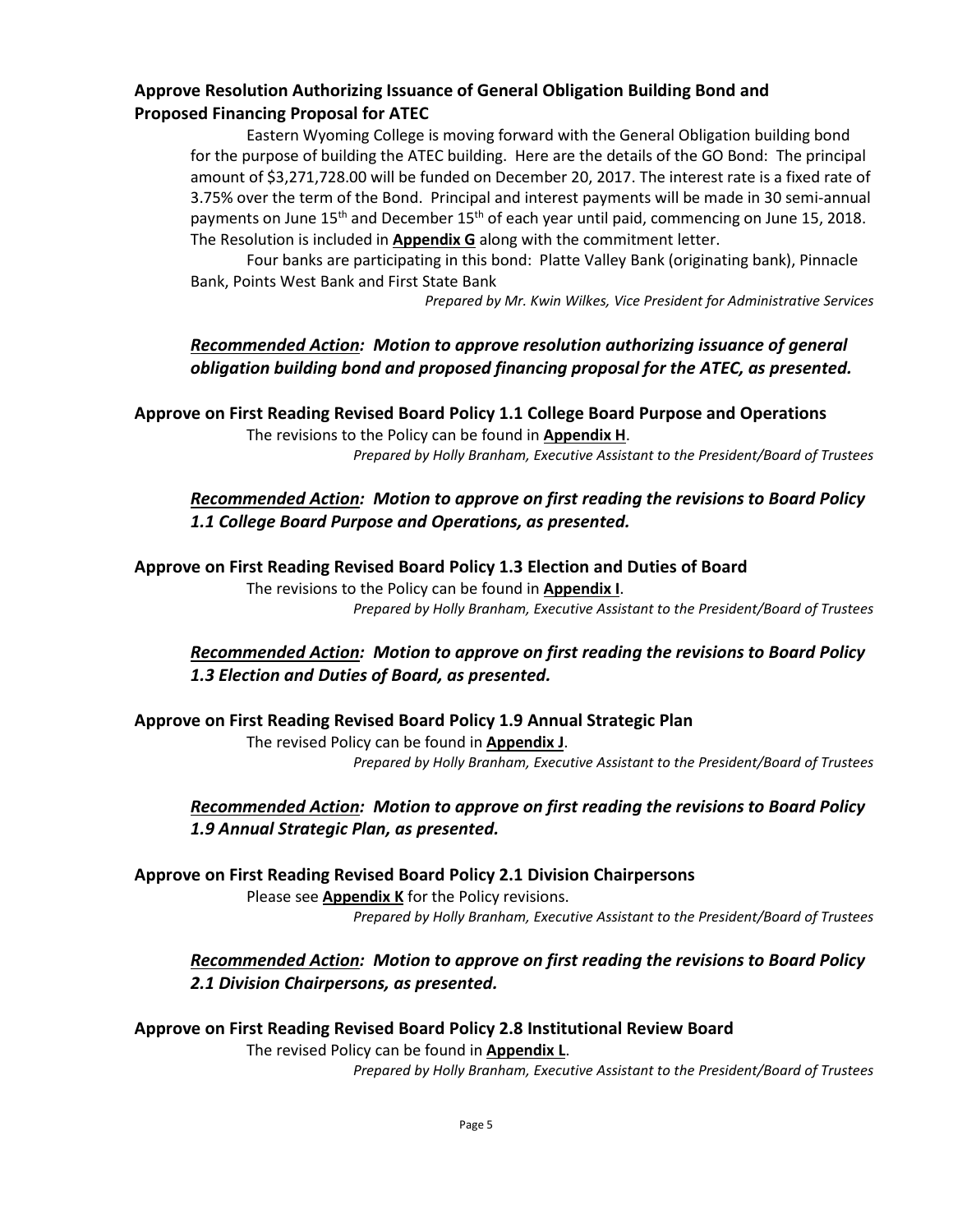# *Recommended Action: Motion to approve on first reading the revisions to Board Policy 2.8 Institutional Review Board, as presented.*

**Approve on First Reading Revised Board Policy 3.2 Appointment of Faculty and Staff**

The new Policy can be found in **Appendix M**.

*Prepared by Holly Branham, Executive Assistant to the President/Board of Trustees*

# *Recommended Action: Motion to approve on first reading the revisions to Board Policy 3.2 Appointment of Faculty and Staff, as presented.*

### **Approve on First Reading Revised Board Policy 6.12 Animal Care**

Revisions to Board Policy 6.12 can be found in **Appendix N**. *Prepared by Holly Branham, Executive Assistant to the President/Board of Trustees*

# *Recommended Action: Motion to approve on first reading the revisions to Board Policy 6.12 Animal Care, as presented.*

### **Approve Request for Piloted Chemistry Program for 2018-2019 Academic Year**

The Academic Services Office is requesting approval for the 2018-2019 Academic Year of a new piloted Chemistry Program. The request was approved by the Curriculum and Learning Council on November 16. Please see **Appendix O** for further details.

*Prepared by Mr. Roger Humphrey, Interim Vice President for Academic Services*

# *Recommended Action: Motion to approve request for piloted Chemistry Program for 2018-19 Academic Year, as presented.*

# **Information Items**

### **Staff Alliance Update**:

The Staff Alliance has selected Sue Schmidt for Classified Employee of the Year and Diane McQueen for Professional Employee of the Year and nominated them for state-wide WACCT awards. Another scholarship drive for the Staff Alliance Scholarship is underway. Meanwhile, the winners of the Hula Hooping For Health five week challenge are Lori Britton with 280 minutes, Margaret Farley with 150 minutes, and Sherri Warren with 96 minutes. The Five Minute Hoopers were Lori Britton, Margaret Farley, Sherri Warren, and Kim Russell. The Holiday Party will be held on Monday, December 18 from 11 AM to 1 PM. Other holiday festivities will include a carry-in dinner, \$350 in door prizes, and a white elephant exchange. An on-campus Christmas Tree decorating contest is also underway. Student Senate Officers will judge the trees during Finals week. Please see **Appendix P** for the Staff Alliance Spotlight.

*Prepared by Mr. Court Merrigan, Staff Alliance President*

### **Student Services Update**:

Please see **Appendix Q** for the Student Services update.

*Prepared by Dr. Rex Cogdill, Vice President for Student Services*

### **Academic Services Update:**

Please see **Appendix R** for the Academic Services update.

*Mr. Roger Humphrey, Acting Vice President for Academic Services*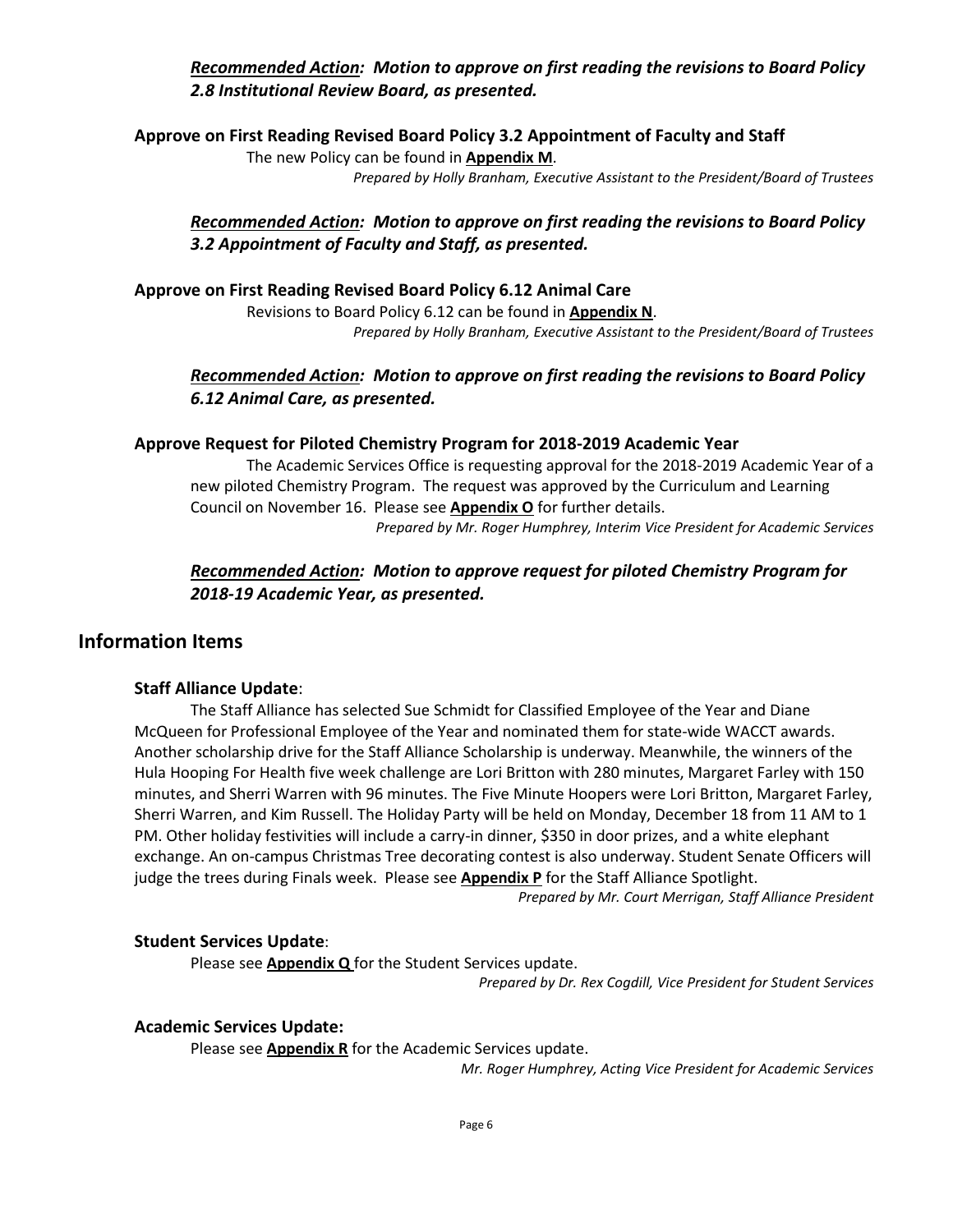### **Construction Projects Update**:

Please see **Appendix S** for a list of projects.

*Prepared by Mr. Kwin Wilkes, Vice President for Administrative Services and Mr. Keith Jarvis, Director of Physical Plant*

### **Faculty Senate Update**:

An update will be provided at the meeting.

*Prepared by Ms. Kate Steinbock, Faculty Senate President*

#### **Human Resources Update**:

Please see **Appendix T** for the August update.

*Prepared by Mr. Edward Meyer, Director of Human Resources*

#### **Institutional Development Update**:

An update will be provided at the meeting.

*Prepared by Mr. John Hansen, Director of Institutional Development*

#### **Trustee Topics**

- Consider changing Tutoring Center to the Student Success Center
- Consider changing the Outreach Service Areas to Regional Learning Centers

### **Executive Session – Personnel**

*Recommended Action: Motion to approve adjourning to executive session to discuss personnel.*

**Adjournment**